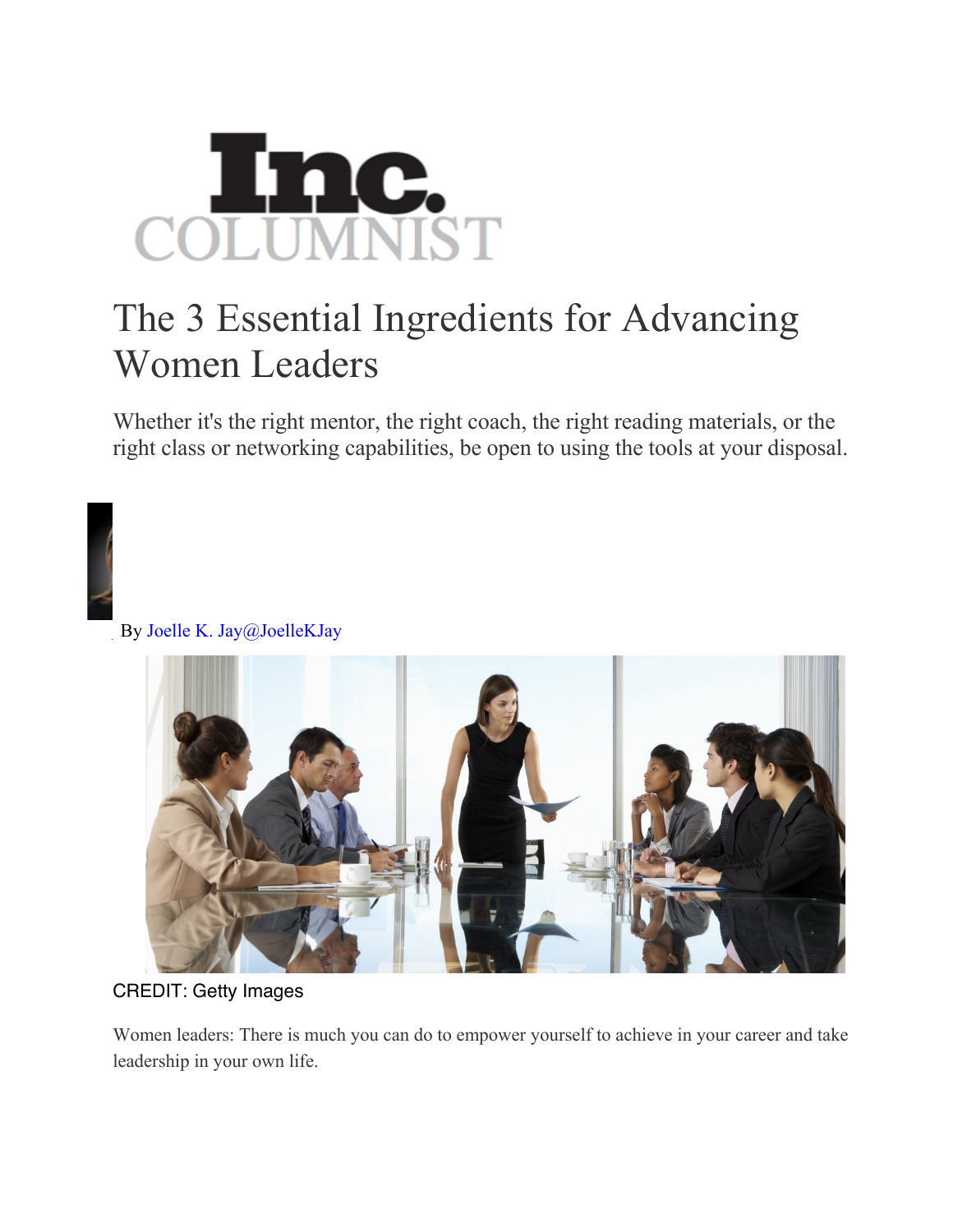We can't always change others' ways of thinking, but we can play a part in inspiring change. The culture is quickly changing, becoming more gender-balanced, generationally rich and culturally diverse.

If you are a corporate leader seeking to balance your leadership team, here are three top recommendations for advancing women in leadership. If you are a woman who wants to elevate yourself, work with your organization to discover what resources are available, or take leadership to create these opportunities for yourself.

Find the right tools. The new advantage for women in leadership is knowing you can empower yourself to achieve in your career and take leadership in your own life - and a large part of that is finding the right tools to help you continue to learn, grow and succeed.

Whether it's the right mentor, the right coach, the right reading materials, or the right class or networking capabilities, be open to using the tools at your disposal.

Encourage executive coaching. Because the dilemmas are still not always safe topics for conversation, the confidentiality of executive coaching and its deeply personal, entirely individualized nature makes it an ideal environment for working through the challenges that inevitably accompany leadership development and taking advantage of the opportunities ahead.

Of course, as executive coaches we're biased here. More than enough evidence suggests executive coaching is an invaluable tool to increasing the presence of women at the corporate executive level.

In our own research at the Leadership Research Institute, we have found executive coaching for executive women has resulted directly in promotions. In one study, over 85% of the female seniorlevel leaders we have coached were promoted with the first six months of beginning their coaching, and almost all of them advanced within the year.

Offer leadership development programs for women in leadership. Programs that teach the skills and strategies of leadership provide the opportunity for learning and discussion about the challenges facing women and men in the workplace. The challenges are critical for all aspiring leaders to understand - not just for women.

Leadership development programs can be part of a comprehensive strategy that companies adopt to integrate the development of talented leaders with the goals of their companies to promote their advancement.

Corporate Leaders: When you include all three elements mentioned above in your wheelhouse for advancing talent, and when you commit to balancing your leadership teams with both women and men who are the best, strongest, most talented, most committed leaders, you'll see remarkable results.